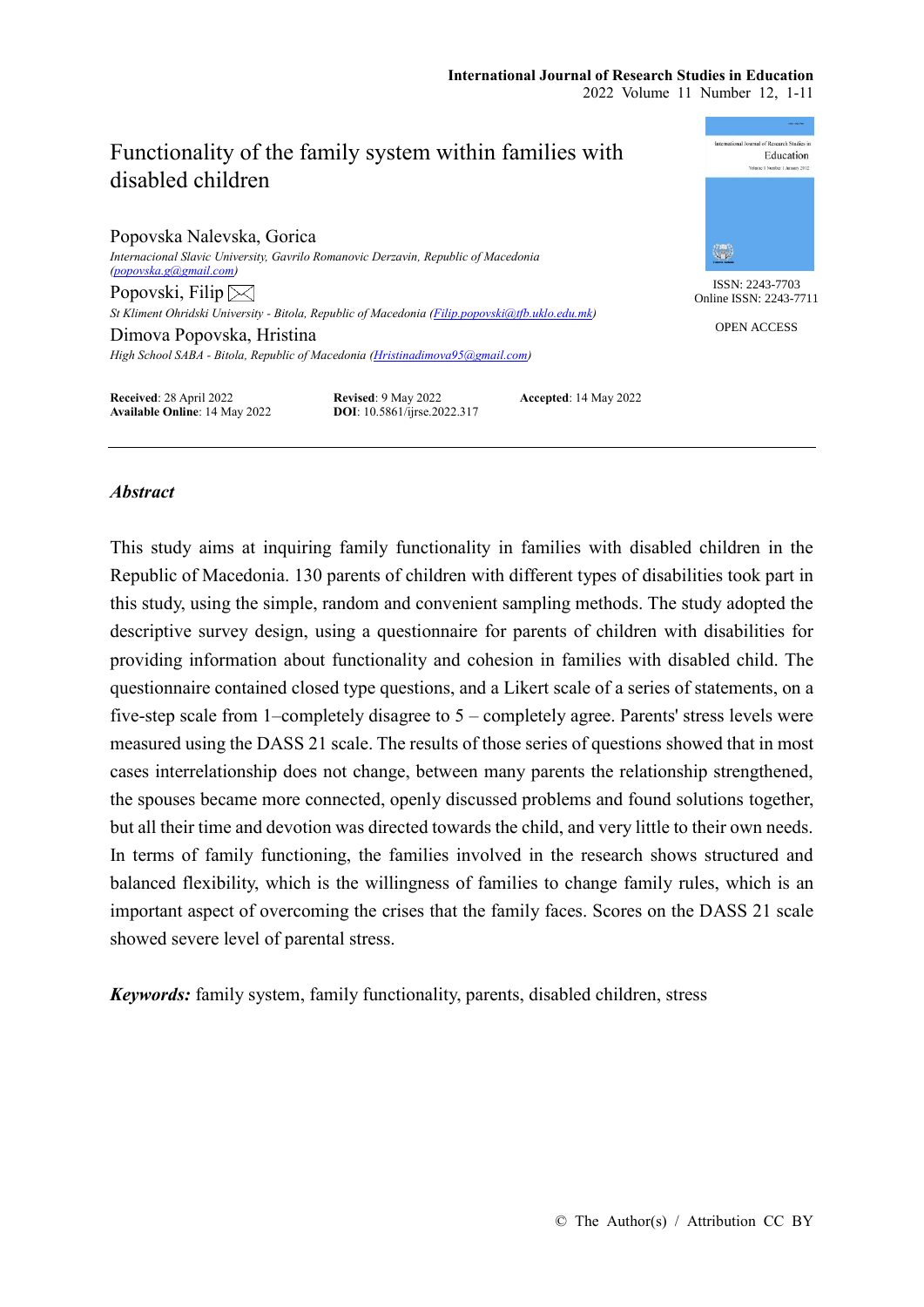## **Functionality of the family system within families with disabled children**

#### **1. Introduction**

Children and their birth are a family joy, but also a developmental life crisis for parents who move to a "new life" that requires changes and adjustments in order to maintain family stability. These changing points of family development require the activation of adaptive individual and family mechanisms, but burdened with diagnosis, disease, disability means family shock. Then the joy of parenthood is mixed with stress, despair and sadness. Several unavoidable emotional themes dominate: negation versus acceptance, despair versus hope, secrecy versus sharing, guilt versus forgiveness, burden versus liberation, isolation versus connection, fear versus courage, and meaninglessness versus meaning. These emotional polarities indicate the emotional experience of illness and disability in the child. But on the other hand, these tensions activate the basic human values, and that is the meaning of life, interpersonal relationships and wisdom. In their struggle that means frequent hospitalizations, diagnostic procedures, criteria, the need for constant 24-hour care for the child, parents often exhaust their strategies for c

- o
- p
- i

n

g

a dynamic, culture and preferences. However, there are certain experiences that families in this circumstance have n in common. (Roeher Institute, 2000). Most children with disabilities are valued members of their families. They d grow within loving relationships with their parents and their brothers and sisters. They share the joys and sorrows most children with disabilities live at home with their parents and siblings – and they are likely to do so for most v o Families with children with disabilities are like any other families in many aspects – their own style, family of family life. While in the past many families were told their children should be institutionalized if disabled, today

e f r c t o h m e

i i n r **2. Literature review**

c *2.1 Influence of the child's disability on the family functionality*

s h t r l members; it includes variables within the family such as communication styles, traditions, clear roles and e d b i Family functioning is defined as the way in which the family members interact, react to, and treat other family

s

s

e

r e e r a , n

I

d

g

, o n p r e with the need to create new family transactions, in the newly formed subsystems - parent subsystem and parentd d relationships, boundaries and mutual communication. Usually the birth of a child is a joy for the family, but at the time time it throws the marital system out of balance, and imposes a rapid reorganization of the family structure imbalances that are predictable and expected events, until the establishment of a new level of balance of Families throughout their life cycle usually go from one stage to another through more or less normative

2 *Consortia Academia Publishing* (A partner of *Network of Professional Researchers and Educators*) u h ,

s h o s o u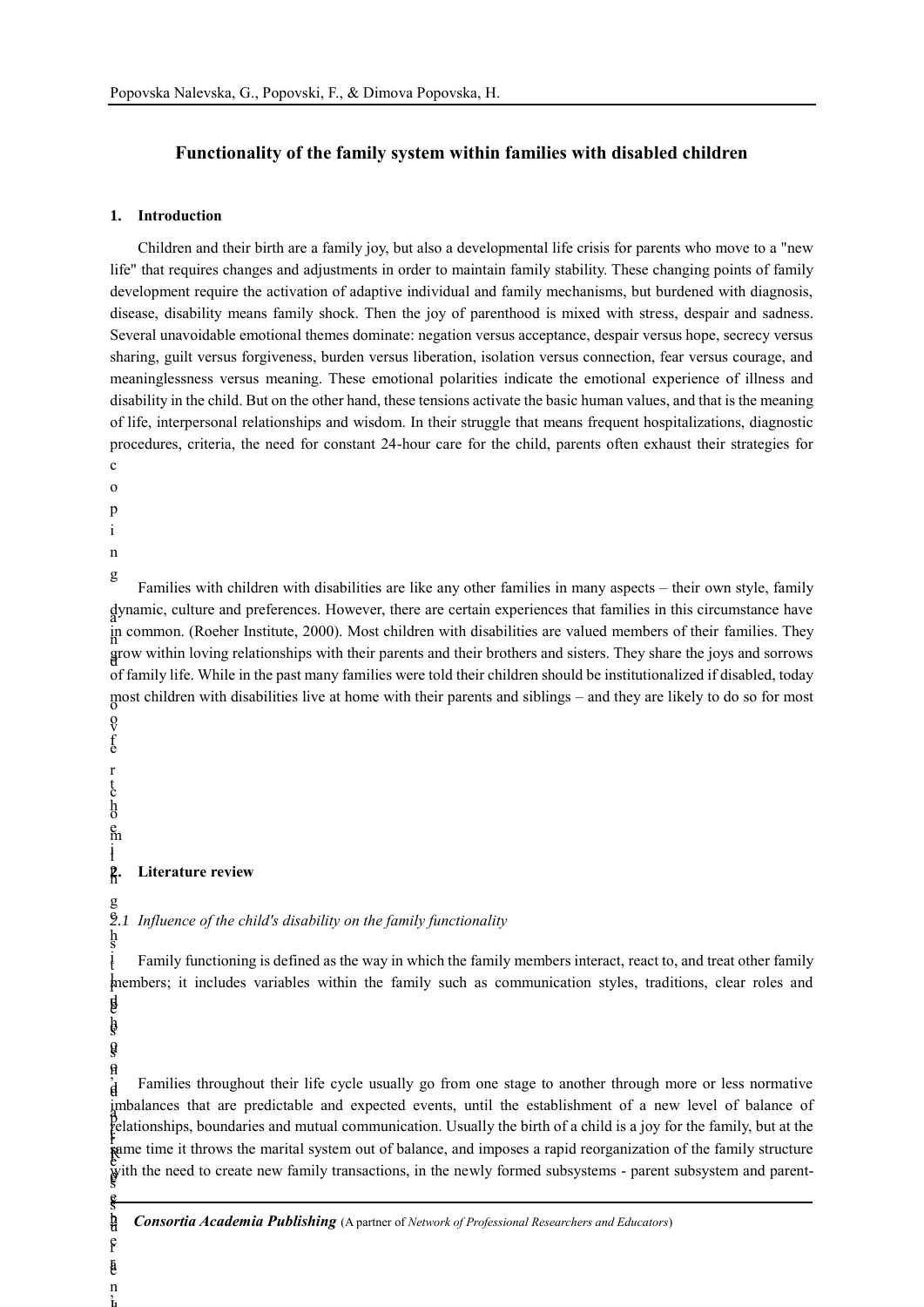child subsystem. Parents are required to maintain the marital subsystem, but at the same time to function differently as parents who share their responsibilities for the offspring, as well as to develop the mother-child and father-child subsystem.

In the new subsystems, the major tasks to be created are care, nursing, socialization and further projective support of child autonomy. Every family system is subject to a certain amount of stress when one of its members, especially when a baby or young child is diagnosed with a disability or a chronic illness. Emotional arousal occurs in the form of fear and anxiety mainly due to the potential threat of loss or disability in the child, which sets difficult demands from family members for mutual support, reassurance and sharing. Illness and disability are especially important in individuality and family history. Several unavoidable emotional themes arise in connection with them: negation versus acceptance, despair versus hope, secrecy versus sharing, guilt versus forgiveness, burden versus connection, isolation versus taking, passivity versus action, fear versus courage, fear versus courage, meaning. These emotional polarities signify the emotional experience of illness and disability. But on the other hand, these tensions activate the basic values of man: the meaning of life, interpersonal relationships and wit. Of course not every family deals with all these emotional issues, but rather every family has its own history. Some challenges are easier to deal with, while others are much harder. The way the family faces and overcomes the problems related to the child's disability mainly depends on several factors, as follows:

- $\triangleright$  What kind of disability the child has, because it also depends on the care that should be provided to the child
- $\triangleright$  The personality of the parents and their previous experiences the personality of the parents determines the defense from this traumatic situation. Some parents become depressed, others aggressive directly or indirectly, others use precision asking why they must have such a child. Some parents are more or less able to take modest or realistic measures to help the child.
- Functioning of the marital system the functioning of the marital system plays a big role in the mutual support of the parents, the sharing of the care around the child, the understanding of the emotional state of each of them. The better and more equitable the marital relationship, the better parents can cope with the day-to-day difficulties of caring for a child with a disability.
- $\triangleright$  Wider family and social support of the family such families need a wider understanding, support and help from the wider family in sharing responsibilities, emotions, difficulties. The child with a disability also requires the engagement of other family members, if the parents work, to take care of him/her in their absence.
- $\triangleright$  The quality and services they can receive from health, social and educational institutions the need for regular monitoring of the child by health and social services and rehabilitation that should be carried out properly and in a timely manner is very important in the care and support of the child. On the other hand, the necessity of his/her socialization, support of communication, stimulation of speech and understanding are the key domains of working with the child, which should be provided by both parents and professional services. In an environment with few resources for these children, the entire burden of care, development and socialization is left to the parents.

The most common parental reactions that occur when parents find out that their child has a developmental disability are:

- $\triangleright$  Shock, denial, numbness and disbelief
- $\triangleright$  Feeling of crisis and confusion when trying to overcome the knowledge of the child's diagnosis
- $\triangleright$  Feeling of losing the desired child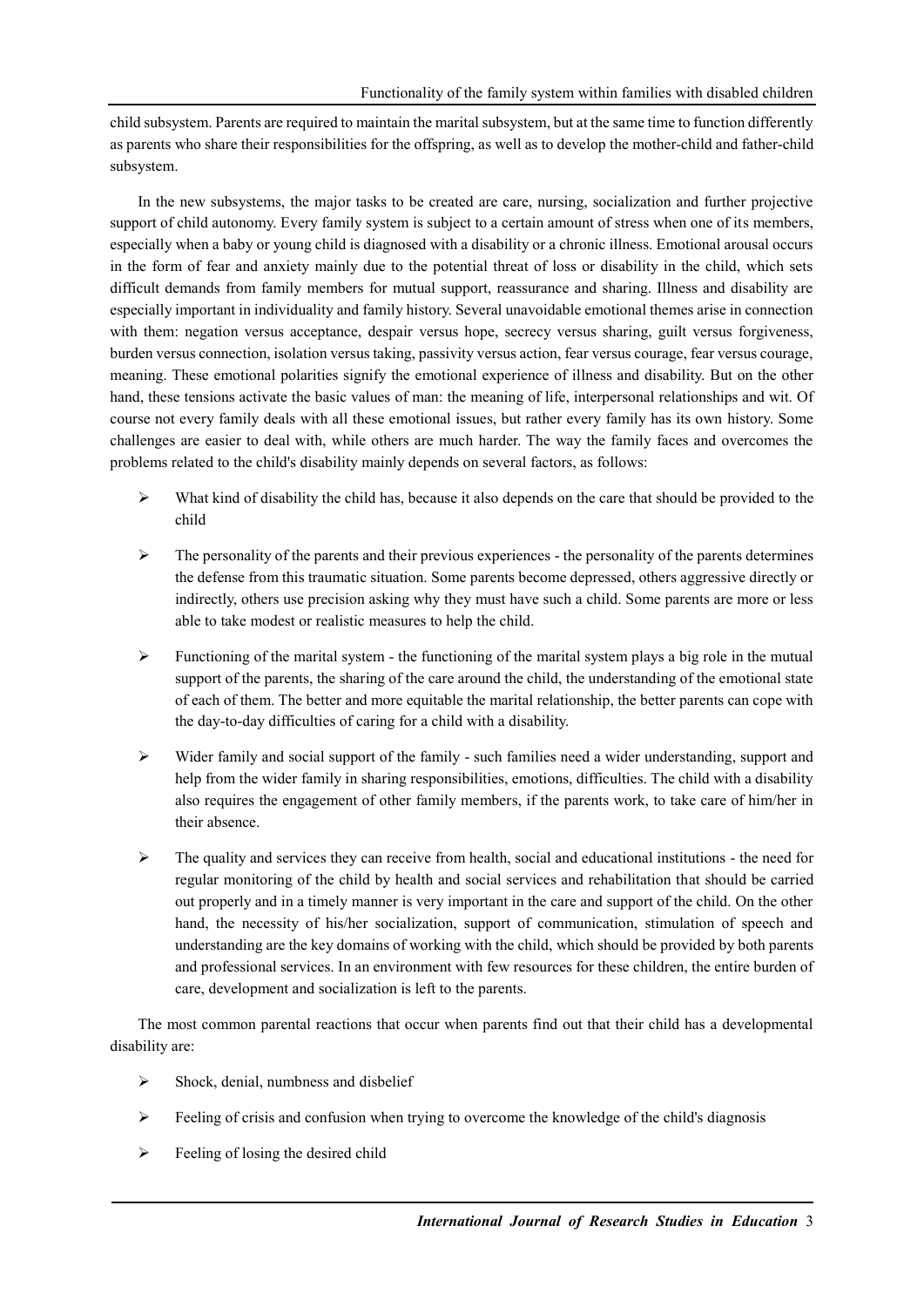- $\triangleright$  Feelings of grief similar to those of a loved one who dies
- $\triangleright$  Expectations and hope for the future are changed and destroyed
- $\triangleright$  Feelings of guilt, responsibility and shame
- $\triangleright$  Expressed anger towards health care staff and professionals working with the child
- $\triangleright$  Dilemma about whether it could be better if the child is dead
- Disruption of parents' self-esteem and mutual trust
- Marital and other family relationships become tense
- Disruption of family everyday life (Krstić, 2013).

The knowledge that a child is diagnosed as a child with a disability causes grief in parents, which is similar to the experiences of people who grieve after the death of a loved one. Sometimes the grief process is difficult to determine. One of the complications is recognizing exactly what the parents are sad about. Physically their child is not lost, but parents grieve for their hope of a child - a child they expected to have someday. The grief that grows into guilt that the parents feel lasts a long time and it is difficult to imagine full acceptance of the child's condition, but still if the intense grief lasts much longer than expected, then the question of parenthood is seriously disturbed. After all, while grieving for the lost healthy child they were expecting, they are constantly confronted with the present child who needs a lot of attention. Parents make requests for revaluation of the course of their proper future and the future of their child. Research has shown that revised intense grief and fear over and over again in a child's health and condition may occur when he or she grows up and does not master certain developmental directions.

All parents have desires and aspirations for their youngsters' lives, but parents with special needs children have a harder time meeting these goals (Hanvey, 2002; Janus et al., 2008; Reio & Fornes, 2011). Parents take on many responsibilities with raising a special needs child, such as caring for the child's physical requirements because of disability, helping the special needs child to create and maintain relationships, and creating a place in the community for the special needs child to belong (Hanvey, 2002). Special needs families often experience higher levels of stress than non-disabled families (Gottfried & McGene, 2013). These higher stress levels are created by various factors that influence a special needs family. Special needs families are often in a lower income bracket due to the need for one parent to become the primary caregiver of the special needs child (Hanvey, 2002). When that aspect is compounded with the high financial necessities for a special needs child, the situation can create even greater stress for the family (Hanvey, 2002). Families with special needs children also experience higher levels of breakdown in the family unit, resulting in divorce and single parenting. These various factors intensify anxiety levels, creating a situation in which high numbers of parents with special needs children report being discouraged, stressed out, and exhausted (Gottfried & McGene, 2013; Hanvey, 2002; Reio & Fornes, 2011). This has a spill-over effect on the family as a whole unit and influences the health and well-being of all family members (Gottfried & McGene, 2013; Hanvey, 2002; Orfus & Howe, 2008; Van Haren & Fiedler, 2008). The health of the family depends on the well-being of the entire household unit (Orfus & Howe, 2008).

The view that having a child with an intellectual or developmental disability creates negative family outcomes including added stress and parental depression has underpinned much of the research of the past three decades (Baxter, Cummins, & Yiolitis, 2000). Yet, research on this subject has suggested varying outcomes for families. In support of the view that disability leads to negative outcomes, a couple of comparative studies have noted greater stress in parents of children with disabilities than parents of children without disabilities (Baker-Ericzen et al., 2005; Dyson, 1997). Likewise, two studies, focusing specifically on mothers, have found that mothers of children with mental retardation experience more depression than those of typically developing children when compared using the Beck Depression Inventory (Olsson & Hwang, 2001) and the Center for Epidemiologic Studies D

r e

s s

e

<sup>4</sup> *Consortia Academia Publishing* (A partner of *Network of Professional Researchers and Educators*)  $\boldsymbol{p}$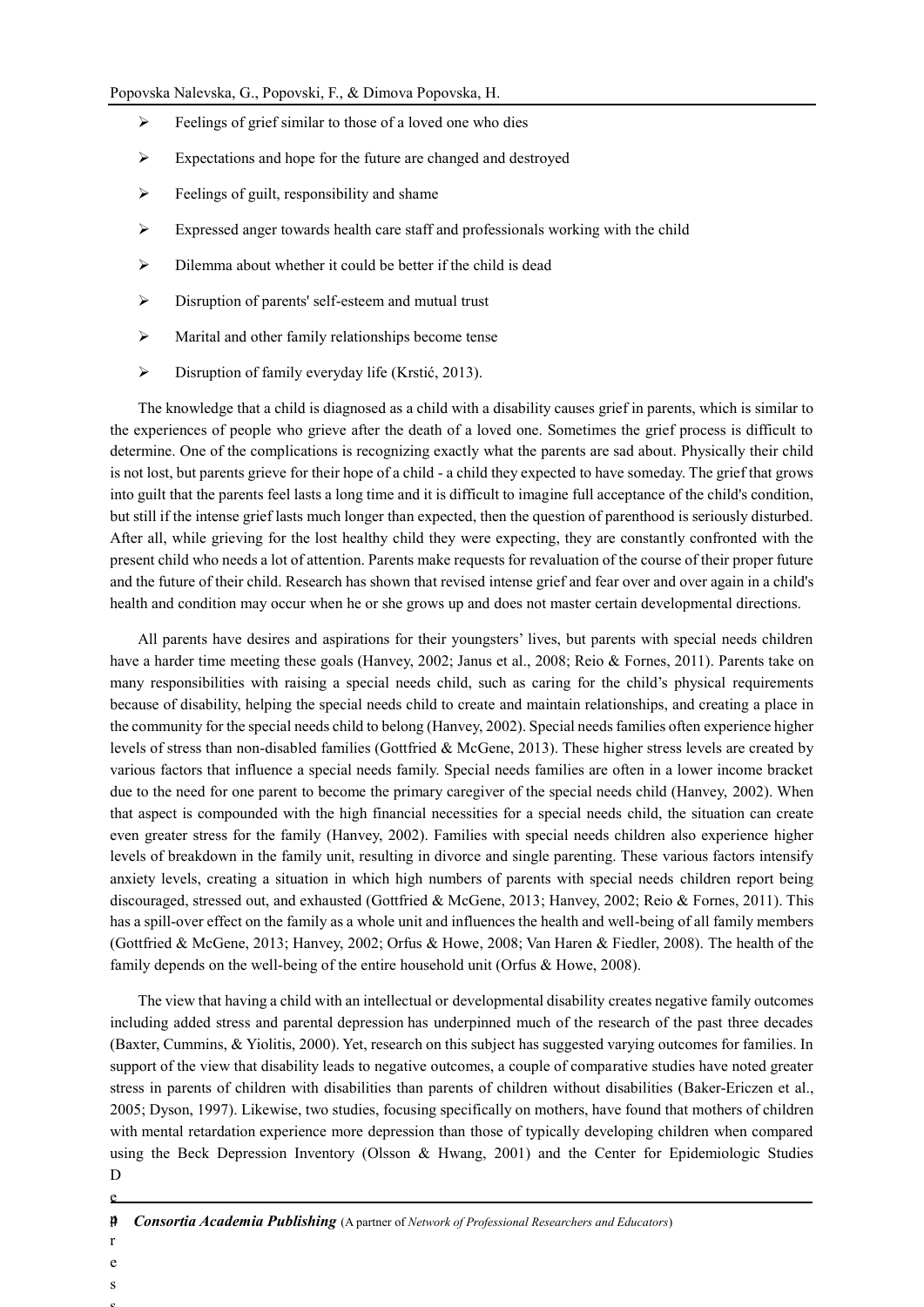it is important to note that they did not control for variations related to the diagnosis or care demands associated with the disability.

In addition, the way the family functions in response to the child's disability has a critical relationship to family outcomes. Researchers have noted that marital and family functioning may be far more important predictors of parenting stress and depression than the presence or absence of childhood disability. Abbeduto et.al. (2004) found that diagnosis-specific differences in parenting stress disappeared when child behavior, parental coping style, maternal education, family income, age of the child, and number of children in the family were controlled. Kersh et al. (2006) found when controlling for marital quality, neither child functioning nor child behaviors were significant predictors of maternal and paternal depressive symptoms or parenting stress. Smith et al. (2001) noted that although poor social skills in the child were a predictor of parent stress, family functioning was a much stronger predictor. The causal directions between stress and family functioning cannot be determined from these findings. Yet, these studies point to the need for practitioners to pay attention to parental relationships and overall family functioning because these can be important risk factors for parental stress.

Although several studies have examined the negative impacts of poor family functioning, Lustig (1997) found that most families of children with disabilities do not experience poor functioning. In a study of family typologies, Lustig (1997) found that most families of children with disabilities displayed either a coherent or flexible profile, and that only 7% of families exhibited a vulnerable profile which was characterized by a lack of functioning, coherence, resources, and adaptability. The results of Lustig's research suggest that families of children with a disability may not experience more difficulties with functioning than other families. Thus, practitioners should not equate poor family functioning with childhood disability. While poor family functioning may be a risk factor for stress when it is present, many families function quite well.

Lustig (2002) found that families who could re-frame the disability in a positive way and perceived themselves as competent rather than passive had better family adjustment. Weinger (1999) found that mothers with a more positive perception of the child with a disability rated their family functioning higher. Finally, research indicates of how each parent copes with the disability may impact the spouse's coping. Hastings et al. (2005) noted that spousal depression was a significant predictor of stress in both mothers and fathers. Thus, the literature suggests that practitioners need to pay close attention to how families define their experience of caring for a child with a disability. Negative cognitions about the disability may represent risk factors for families.

There are many ways in which parents can reframe the disability experience into a positive one. In qualitative studies, parents have reported that their child's disability has given them an increased sense of purpose (Stainton & Besser, 1998); personal growth (Scorgie & Sobsey, 2000; Stainton & Besser, 1998); improved relationships a n

- d
- s
- o
- c
- i

l

#### a **3. Methodology of the research**

disability children in the Republic of North Macedonia. Families with a higher degree of functionality have a clear<br>https://www.com/statestance/statestance/statestance/statestance/statestance/statestance/statestance/states distribution of power and roles, open and clear communication, show a greater degree of flexibility, respect for the developmental and individual needs of their members, and emotional connection provides both belonging and the contract of the contract of the contract of the contract of the contract of the contract of the contract of the w personal freedom. The main goal of the research was realized through the following tasks: *Goal of the research* - The main goal of the research was to examine family functionality in families with

 $\triangleright$  Examination of the influence of the child's diagnosis on the mutual communication of the parents.

*International Journal of Research Studies in Education* 5

(  $\mathbf{C}$ 

o r k s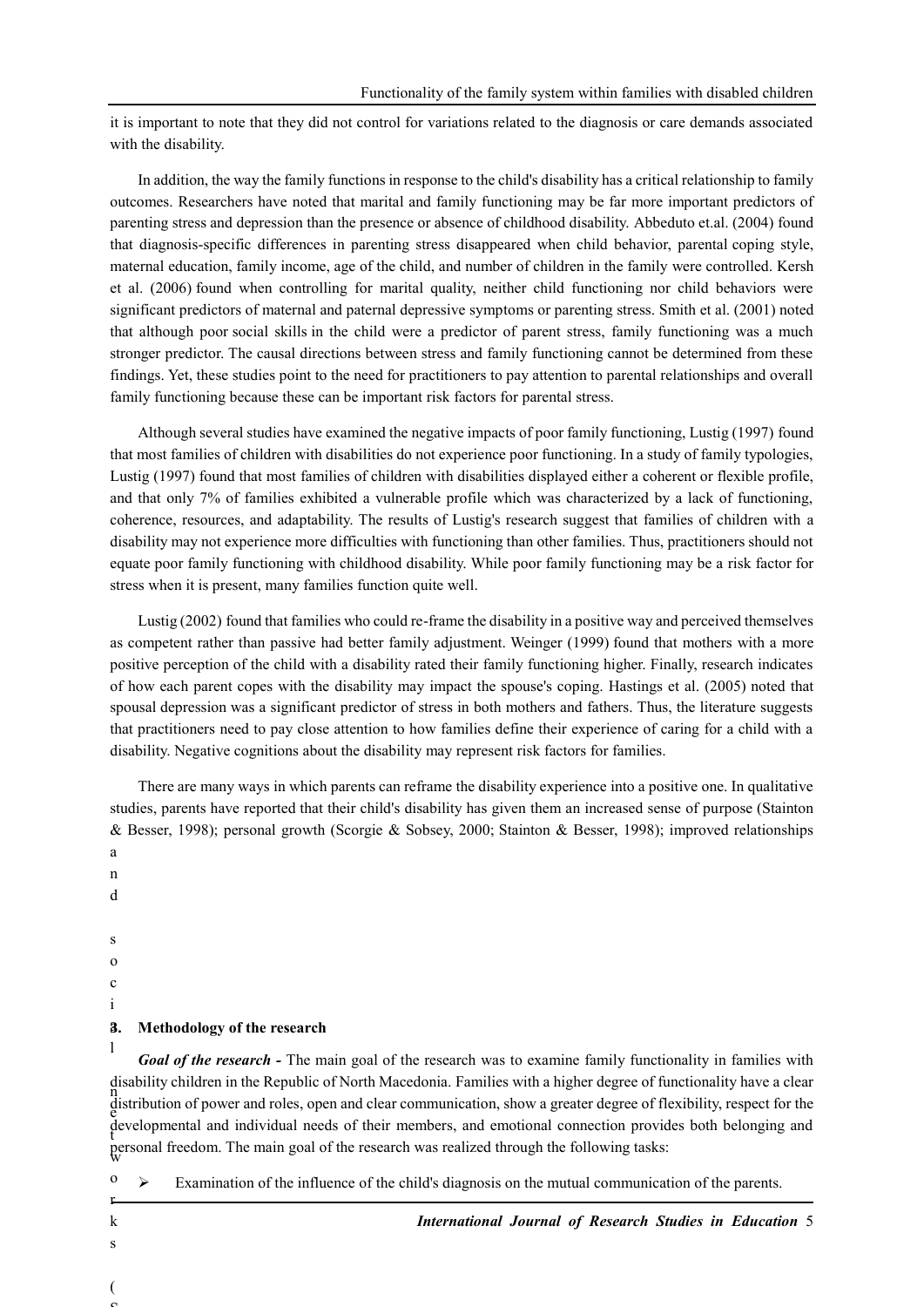- $\triangleright$  Examination of flexibility and ability of the family to adapt to changes.
- $\triangleright$  Examination of family cohesion in families with a child with a disability.
- Examining parents' attitudes about the level of stress they are going through.

*Methods, instruments and sample of research -* The research was conducted with a descriptive - analytical method that is adequate and in accordance with the nature and character of the set goals of the research. The analytical method analyzed the views and opinions of the respondents covered in the sample of the research. The research was carried out using a questionnaire for parents of children with disabilities for providing information about levels of functionality and cohesion in families with disabled children. The questionnaire contained closed type questions, and a Likert scale of a series of statements, on a five-step scale from 1–completely disagree to 5 – completely agree. Parents' stress levels were measured using the DASS-21 scale. The Depression, Anxiety and Stress Scale - 21 Items (DASS-21) is a set of three self-report scales designed to measure the emotional states of depression, anxiety and stress. Each of the three DASS-21 scales contains 7 items, divided into subscales with similar content. The research sample was randomly selected and consisted of 130 parents of children with different types of disabilities.

*Data processing* - The data were processed quantitatively and qualitatively using the excel and statistics computer programs which were grouped according to the number of matching in certain categories and then placed in tables. The data were calculated with frequencies for which a percentage was calculated.

#### **4. Results and discussion**

#### *4.1 The influence of the child's diagnosis on the mutual communication of the parents*

According to Walsh (1998), one of the processes having a significant influence on the elasticity of the family is the set of parental communicative processes, with the help of which trust is aroused in the family and which forms an open form of expression amongst family members. Communication is the measure of a family's functioning with disease, and has by many authors been underscored as a significant source of stress, but also when it is correctly shaped and directed it may constitute a potential and source in coping with the challenges and the specific problems caused by the child's disturbance or disability. The first task of the research is to examine the influence of the child's diagnosis on the mutual communication of the parents.

## **Table 1**

*Тhe influence of the child's diagnosis on the mutual communication of the parents*

|                                                          | Never | Rarely | Sometimes | Often | Always | Total |
|----------------------------------------------------------|-------|--------|-----------|-------|--------|-------|
|                                                          | $\%$  | $\%$   | %         | $\%$  | $\%$   | $\%$  |
| Do you discuss problems openly with your spouse?         |       |        |           |       | 69     | 100   |
| Were there any changes in communication with the partner |       | 54     |           | 26    |        | 100   |
| when the child's disability became known?                |       |        |           |       |        |       |
| How often are you satisfied with the communication with  |       |        |           | 29    | 42     | 100   |
| your spouse?                                             |       |        |           |       |        |       |

From the results presented in the Тable 1, we can conclude that most of the parents (69%), always openly discuss the problems that arise in the family, while 12% said that they do it often, 9% of the parents sometimes. Most of the parents 54 % respondent that their child's disability rarely causes a change in the relationship with their partner, 15% sometimes notice changes in communication, and 26% believe that often the child's disability is the reason for a change in mutual communication.42% of the respondents are very satisfied with the communication with their spouse, while 29% are satisfied. Out of the total number of respondents, 15% answered that they are partially satisfied, and 14% that they are not satisfied with their communication.

W

- 6 *Consortia Academia Publishing* (A partner of *Network of Professional Researchers and Educators*) a
- a r

h

t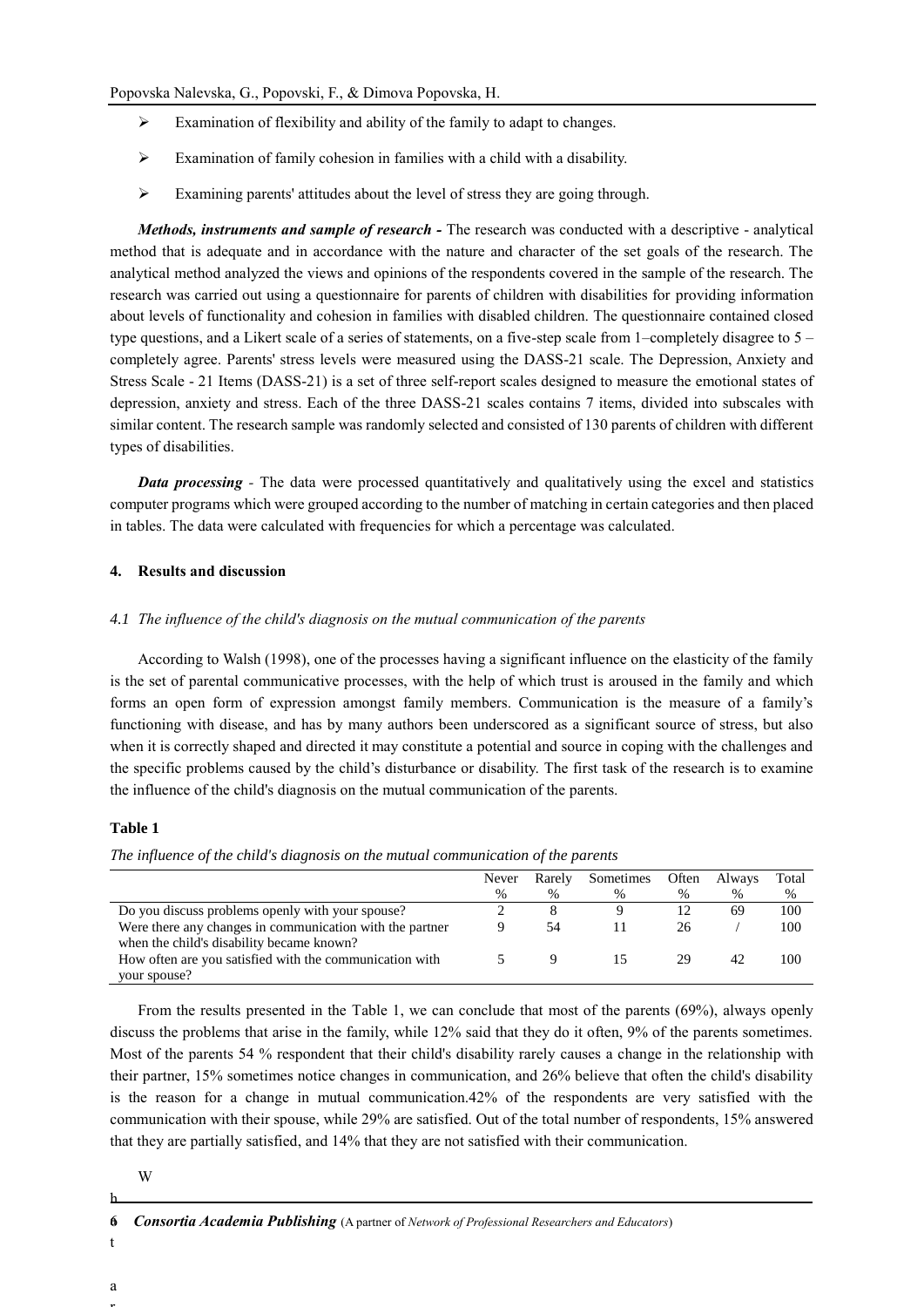them has strengthened, that rely on each other, that they openly discuss problems and that they adapt to the situation of the child and are committed to him, to finding means, drugs, therapies, and many others. The other answers were that "the communication with the spouse is reduced, the level of stress is higher; many sleepless nights; as a reason for impaired communication was the unemployment of one of the parents, most often the mother who divorce.

#### *4.2 Family flexibility in families with disabled children*

Flexibility is the family's ability to change and adapt to life events. Family adaptability is defined as the ability of a family system to change its power structure, role relationships and relationship rules in response to situational and developmental stress. Healthy functioning families strive to maintain stability and continuity with the family system while adapting to various life events. Healthy functioning can help families when faced with adverse changes. The second task of the research is to examine the flexibility and ability of the family to adapt to changes. According to Olson (1993), it refers to the degree of change in family "leadership", the division of roles and the rules of mutual relations. Certain concepts that are included within this dimension of family functionality are: l

e a d e **Table 2**

## r *Family flexibility in families with disabled children*

| s                                                               | Never | Rarely | Sometimes | Often | Always | Total |
|-----------------------------------------------------------------|-------|--------|-----------|-------|--------|-------|
| h                                                               | %     | %      | %         | %     | $\%$   | %     |
| . Are responsibilities for caring for a child with a disability | 12    |        | 38        |       | 45     | 100   |
| <sup>1</sup> divided among family members?                      |       |        |           |       |        |       |
| pDo you find it difficult to organize yourself around the       | 12    | 20     | 49        | 16    |        | 100   |
| responsibilities and care of a child with a disability?         |       |        |           |       |        |       |
| How often are family members frustrated by changes in           | 15    | 28     | 48        | 8     |        | 100   |
| $\ell$ responsibilities and rules?                              |       |        |           |       |        |       |
| c There are clearly divided roles and rules in the family?      | 21    | 10     | 38        |       | 31     | 100   |
| 6How well is the family able to adapt to change when needed?    |       |        | 19        | 37    | 43     | 100   |
|                                                                 |       |        |           |       |        |       |

n t r r o o m l a h n e *4.3 Family cohesion in families with disabled children* d F t

d i is their emotional connection within the family, do they care for each other, do they spend their free time together. s r the questionnaire we wanted to find out what is the family cohesion in families with a child with a disability, what s The results of these questions are shown in the following table. Cohesion is defined as the emotional bonding that exists between family members. With the questions from

#### c i l **Table 3**

) , c

n n e g

a

 $\boldsymbol{p}$ t s *Family cohesion in families with disabled children*

|                                                                   | Never | Rarely | Sometimes | Often | Always | Total |
|-------------------------------------------------------------------|-------|--------|-----------|-------|--------|-------|
|                                                                   |       |        | $\%$      | $\%$  | $\%$   | %     |
| Do you spend your free time together with your children?          |       |        |           |       | 80     | 100   |
| $_{\text{W}}^{\text{n}}$ Do family members care about each other? |       |        |           |       | 59     | 100   |
| gDo I get along better with people outside the family than        |       |        | 1 Q       |       |        | 100   |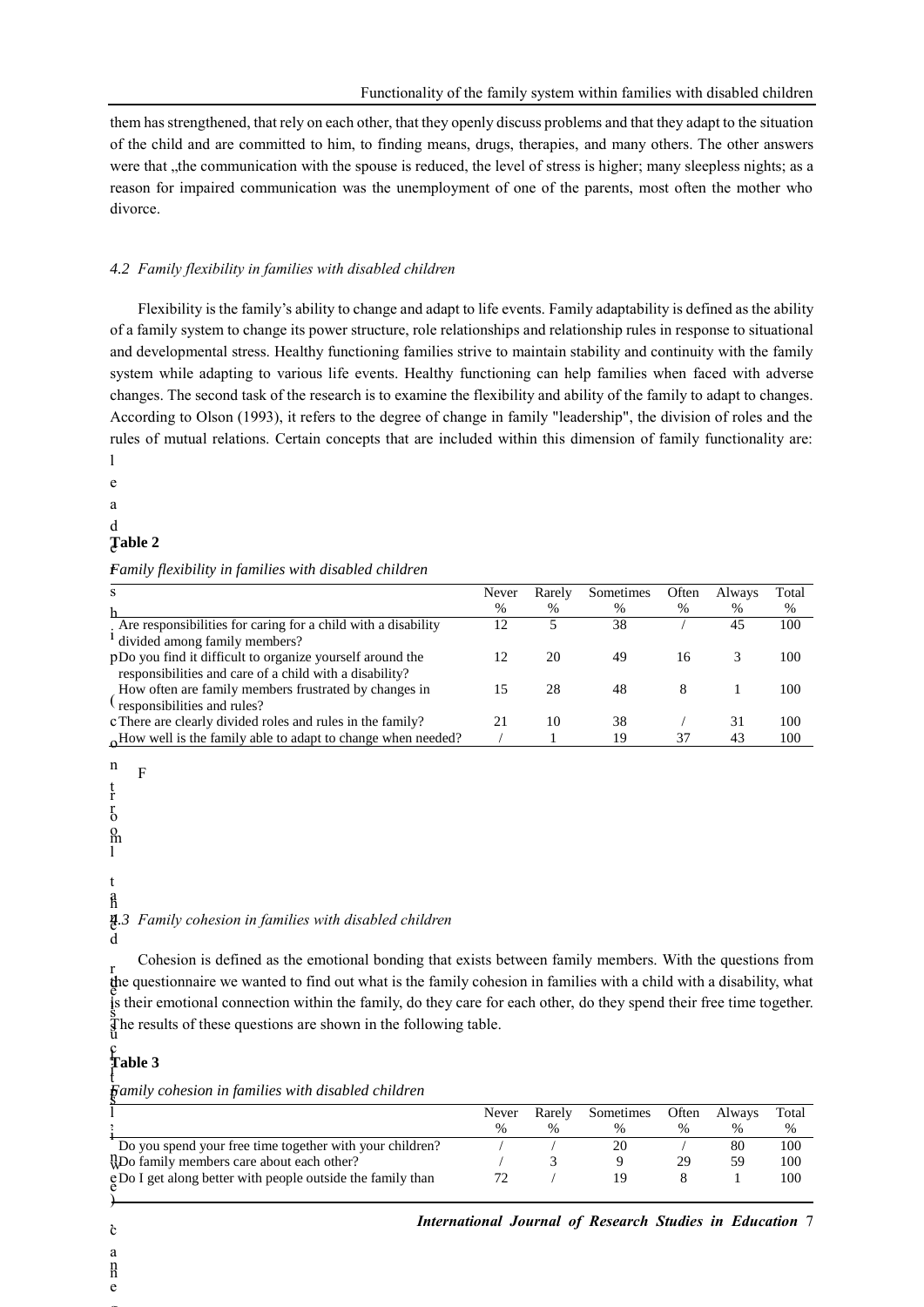| Popovska Nalevska, G., Popovski, F., & Dimova Popovska, H. |  |  |  |  |  |  |
|------------------------------------------------------------|--|--|--|--|--|--|
|------------------------------------------------------------|--|--|--|--|--|--|

| inside the family?<br>Do family members avoid contact with each other when they       | 61 | 14 | $\overline{17}$ |  | 100 |
|---------------------------------------------------------------------------------------|----|----|-----------------|--|-----|
| are at home?<br>How often do family members support each other in difficult<br>times? |    | 6. | 6               |  | 100 |

With the analysis of these questions, which aimed to examine the family cohesion in the family where there is a child with a disability, we came to the conclusion that the cohesion in the families is on high level. The results show that there are extreme feelings of emotional closeness in the family and that there is family loyalty, i.e. the results showed that a most of respondents answered that they spend free time with their children and that they have a high degree of intimacy, that they care about each other, support each other in difficult moments, do not avoid contact and are not under pressure when they spend most of their time together.

## *4.4 How parents assess the level of stress they are going through*

Parents' psychological well-being is considered to be very important. Research stress the importance of intervention programs in parental stress in order to alleviate it , because high levels of parental stress may have a negative impact on the functioning of the child with disability. Parents may behave in ways that have a negative impact on children (Hastings, 2002). Studies suggest that parents who experience higher levels of stress interact differently with their children, compared to parents who experience lower levels of stress, and they respond differently to their child's problematic behavior (Conger et al, 1995). The child with disabilities is not the only one who affects his family's life and dynamics. The family also affects positively or negatively the child's development. Research suggests that higher levels of parental stress predict less positive outcomes from the early intervention programs for children with disabilities (Brinker et al, 1994).

Parents' stress levels were measured using the DASS-21 scale. The scale contains 21 statements and the

## e s **Table 4**

r

| <b>Parents' stress levels</b> |  |
|-------------------------------|--|
|                               |  |

| DASS 21 stress score<br>$\Omega$                          | Parents (%) |
|-----------------------------------------------------------|-------------|
| $n$ Normal stress (0-14)                                  |             |
|                                                           |             |
| $d_{\text{Moderate stress}}^{\text{Mild stress} (15-18)}$ | 17          |
| e Severe stress (26-33)                                   | 65          |
| $n$ Extremely severe (34+)                                |             |

t

#### h c c **Table 5**

A

a o *Average value*

|                                                                               | Min. | Max. | Mean                                       |  |
|-------------------------------------------------------------------------------|------|------|--------------------------------------------|--|
| A The level of stress, anxiety and depression<br>t (minimum $0 -$ maximum 63) |      |      | $(\text{minimum } 0 - \text{maximum } 63)$ |  |
|                                                                               |      | 54   | 44.76                                      |  |

h n

i t y

ŗ e s u l

t

#### e g **5. Conclusion**

o Bresent the key conclusions. The results of a series of questions related to mutual communication of the parents, proved that in most cases interrelationship not change, in many parents the relationship strengthened, the spouses Became more connected, openly discussed problems and found solutions together, but all their time and devotion r h was directed to the child, and very little to their own needs. The number of respondents was significantly lower where the child's disability caused problems in the marital relationship, shifting the blame and the obligations and Heeds of the child. In terms of family functioning, the families involved in the research show structured and n t From the research conducted on 130 parents of children with disabilities in Republic of North Macedonia, we

8 *Consortia Academia Publishing* (A partner of *Network of Professional Researchers and Educators*)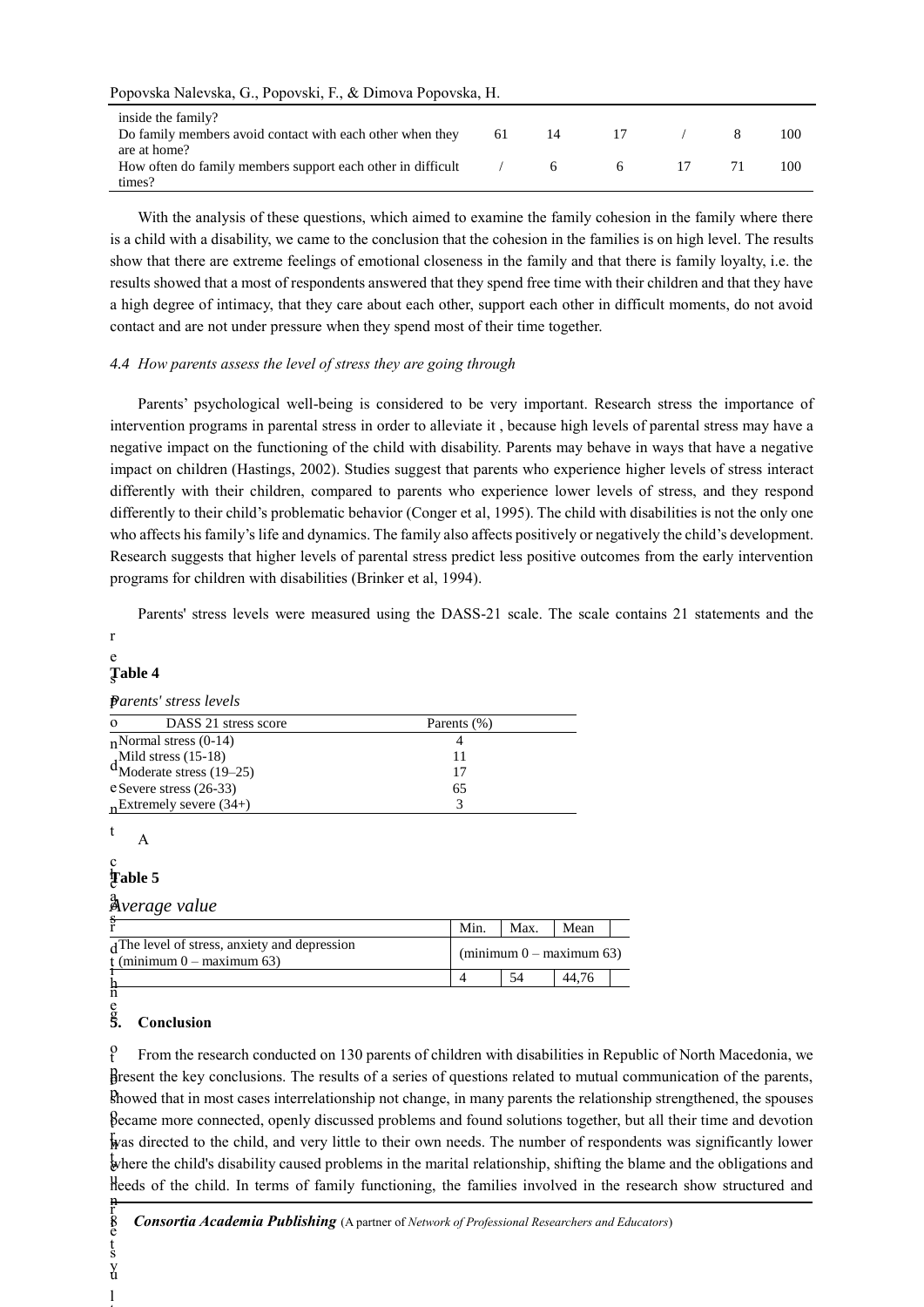balanced flexibility, which is the willingness of families to change family rules, which is an important aspect of overcoming the crises that the family faces. According to the results of DASS-21 stress score, most of the parents 65% face severe stress.

|                    | $\mathbb{R}$ |                                                                                                                                                                                                                   |
|--------------------|--------------|-------------------------------------------------------------------------------------------------------------------------------------------------------------------------------------------------------------------|
| e                  |              |                                                                                                                                                                                                                   |
| S                  |              |                                                                                                                                                                                                                   |
| e                  |              |                                                                                                                                                                                                                   |
| б.                 |              | <b>References</b>                                                                                                                                                                                                 |
|                    |              | Abbeduto, L., Seltzer, M. M., Shattuck, P., Krauss, M. W., Orsmond, G., & Murphy, M. M. (2004).                                                                                                                   |
|                    |              | Psychological well-being and coping in mothers of youths with autism, down syndrome, or fragile x                                                                                                                 |
| h                  |              | s                                                                                                                                                                                                                 |
|                    |              | Baker, ByL., Blacher, J., & Olsson, M. B. (2005). Preschool children with and without developmental delay:                                                                                                        |
| h                  |              | Behavior problems, parents' optimism and well-being. Journal of Intellectual Disability Research, 49,                                                                                                             |
|                    |              | d75-590.                                                                                                                                                                                                          |
|                    |              | Baker-Ericzén, M. J., Brookman-Frazee, L., & Stahmer, A. (2005). Stress levels and adaptability in parents of                                                                                                     |
| s                  |              | O                                                                                                                                                                                                                 |
|                    |              | m<br>Baxter, C., Cummins, R. A., & Yiolitis, L. (2000). Parental stress attributed to family members with and without                                                                                             |
|                    |              | d                                                                                                                                                                                                                 |
|                    |              | Blacher, $\mathbf{J}$ , & McIntyre, L. L. (2006). Syndrome specificity and behavioral disorders in young adults with                                                                                              |
|                    |              | intellectual disability: Cultural differences in family impact. Journal of Intellectual Disability Research,                                                                                                      |
| a                  |              | fs0(@i)hl&t4l-W98hduttpautidm spectfullhldils@rtl&65-R&820065u00T&8uxtice for Persons with Severe                                                                                                                 |
|                    |              | Brinker, <b>R</b> , P., Seifer, R., & Smeroff, A. J. (1994). Relations among maternal stress, cognitive development, and                                                                                          |
|                    |              | È                                                                                                                                                                                                                 |
|                    |              | Conger, <b>R</b> ., Patterson, G. R., & Ge, X. (1995). It takes two to replicate: A mediational model for the impact of                                                                                           |
| t                  |              | parents' stress on adolescent adjustment. Child Development, 66, 80-97.                                                                                                                                           |
|                    |              | $\frac{\text{https://doi.org/10.2307/1131192}}{2}$                                                                                                                                                                |
|                    |              | Dyson, L. L. (1997). Fathers and mothers of school-age children with developmental disabilities: Parental stress,<br>family functioning, and social support. American Journal on Mental Retardation, 102(3), 267- |
|                    |              | 279. https://doi.org/10.1352/08958017(1997)102<0267:FAMOSC>2.0.CO;2                                                                                                                                               |
| Η                  |              | Gottfried AM., & McGene, J. (2013). The spillover effects of having a sibling with special needs. The Journal of                                                                                                  |
| р                  |              | Research, 1(106), 197-215. https://doi.org/10.1080/00220671.2012.667011                                                                                                                                           |
|                    |              | Hancock F., & Kaiser, A. (2003). Teaching parents' new skills to support their young children's development.                                                                                                      |
|                    |              | <b>Infants &amp; Young Children</b> , 16(1), 9-21. https://doi.org/10.1097/00001163-200301000-00003                                                                                                               |
| $_{\rm e}^{\rm H}$ |              | N                                                                                                                                                                                                                 |
|                    |              | Hastings R. P. & Brown T. (2002). Behavior problems of children with autism, parental self-efficacy, and mental                                                                                                   |
|                    |              | Bealth. American Journal on Mental Retardation 107, 222-32.                                                                                                                                                       |
|                    |              | Hastings, R. P., Kovshoff, H., Ward, N. J., degli Espinosa, F., Brown, T., & Remington, B. (2005). Systems                                                                                                        |
| $\mathbf{o}$       |              | analysis of stress and positive perceptions in mothers and fathers of pre-school children with<br>autism. Journal of Autism and Developmental Disorders, 35(5), 635-                                              |
| n                  |              | 644. https://doi.org/10.1007/s10803-005-0007-8                                                                                                                                                                    |
| а                  |              | Janus, Mg Kopechanski, L., Cameron, R., & Hughes, D. (2008). In transition: Experiences of parents of children                                                                                                    |
|                    |              |                                                                                                                                                                                                                   |
|                    |              | Kersh, J., Hedvat, T. T., Hauser-Cram, P., & Warfield, M. E. (2006). The contribution of marital quality to the                                                                                                   |
| a                  |              | well-being of parents of children with developmental disabilities. Journal of Intellectual Disability                                                                                                             |
| n                  |              | Research, 50(12), 883-893. https://doi.org/10.1111/j.1365-2788.2006.00906.x                                                                                                                                       |
|                    |              | King, G. A., Zwaigenbaum, L., King, S., Baxter, D., Rosenbaum, P., & Bates, A. (2006). A qualitative                                                                                                              |
|                    |              | investigation of changes in the belief systems of families of children with autism or Down                                                                                                                        |
| p                  |              | þ                                                                                                                                                                                                                 |
| r                  |              | ₿<br><b>International Journal of Research Studies in Education 9</b>                                                                                                                                              |
| a                  |              | r                                                                                                                                                                                                                 |
| c                  |              | М                                                                                                                                                                                                                 |
| t                  |              | K                                                                                                                                                                                                                 |

i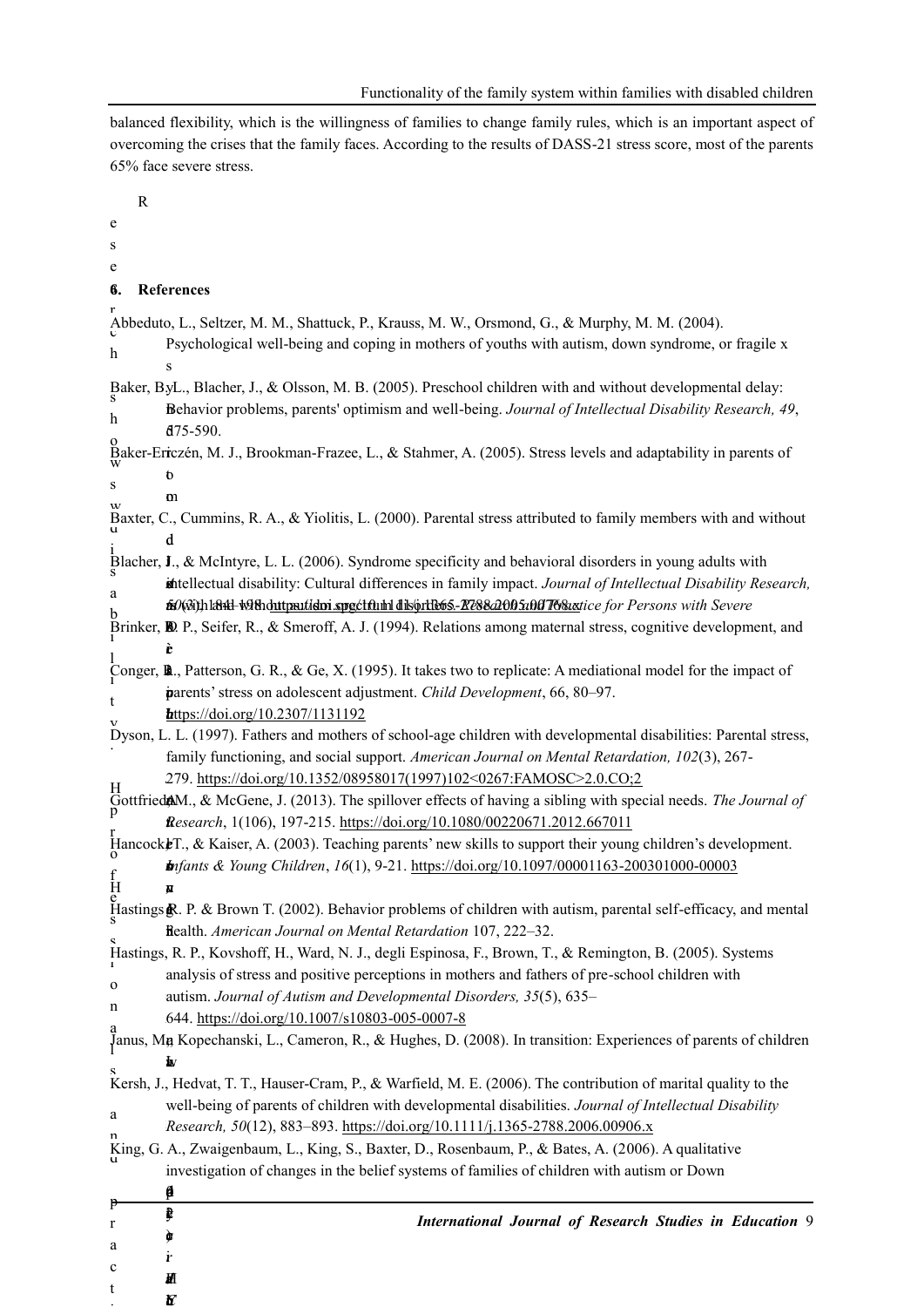syndrome. *Child: Care, Health and Development, 32*(3), 353–369. [https://doi.org/10.1111/j.1365-](https://doi.org/10.1111/j.1365-2214.2006.00571.x) [2214.2006.00571.x](https://doi.org/10.1111/j.1365-2214.2006.00571.x)

- Krstić, T. (2013). *Majke hronično ometene dece: prihvatanje dijagnoze i prevladavanje stresa*. [Mothers of chronically disabled children: accepting the diagnosis and overcoming stress]. Novi Sad: Filozofski fakultet.
- Lustig, D. C. (1997). Families with an adult with mental retardation: Empirical family typologies. *Rehabilitation Counseling Bulletin, 41*(2), 138–157.
- Lustig, D. C. (2002). Family coping in families with a child with a disability. *Education & Training in Mental Retardation & Developmental Disabilities, 37*(1), 14–22.
- Olson, D. H. (1993). Circumplex model of marital and family systems. In F. Wals (Ed.), *Normal family processes* (2nd ed.). New York: Guilford Press.
- Orfus, M., & Howe, N., (2008). Stress appraisal and coping in siblings of children with special needs. *Exceptionality Education Canada*, *18*(3), 166-181.
- Reio, T., Jr., & Fornes, S. (2011). Learning and adaptation after diagnosis: The role of parent education. *New Directions for Adult and Continuing Education*, (132), 53-61[. https://doi.org/10.1002/ace.431](https://doi.org/10.1002/ace.431)

o e

- S
- Scorgie,  $K_{n}$ , & Sobsey, D. (2000). Transformational outcomes associated with parenting children who have disabilities. *Mental Retardation, 38*(3), 195–206. [https://doi.org/10.1352/0047-](https://doi.org/10.1352/0047-6765(2000)038%3c0195:TOAWPC%3e2.0.CO;2) <u>[6765\(2000\)038<0195:TOAWPC>2.0.CO;2](https://doi.org/10.1352/0047-6765(2000)038%3c0195:TOAWPC%3e2.0.CO;2)</u>
- disabilities. *American Journal of Orthopsychiatry, 71*(2), 257–261. [https://doi.org/10.1037/0002-](https://doi.org/10.1037/0002-9432.71.2.257) [9432.71.2.257](https://doi.org/10.1037/0002-9432.71.2.257) Smith, T. B., Oliver, M. N. I., & Innocenti, M. S. (2001). Parenting stress in families of children with l,
- Stainton, T., & Besser, H. (1998). The positive impact of children with an intellectual disability on the t C family. *Journal of Intellectual & Developmental Disability*, *23*, 56-69. <https://doi.org/10.1080/13668259800033581>
- Taunt, H. M., & Hastings, R. P. (2002). Positive impact of children with developmental disabilities on their families: A preliminary study. *Education & Training in Mental Retardation & Developmental* t 2 *Disabilities, 37*(4), 410–420.
- Van Hare**th**, B., & Fiedler, C. (2008). Support and empower families of children with disabilities. *Intervention in Cchool and Chidian 43(4), 123 b 235. i <u>https://kiddboo/</u>dQnd7T/s&0613451120831d4908</mark>North York: L'Institut*
- Walsh, F. (1998). Strengthening family resilience. New York London: Guilford Press.

) Weinger, S. (1999). Views of the child with retardation: Relationship to family functioning. *Family Therapy,*  . *26*(2), 63–79.

Winek, J. L. (2010). *Systemic family therapy: From theory to practice*. Los Angeles, CA: Sage.

F Ylvén, R., Björck-Åkesson, E., & Granlund, M. (2006). Literature Review of Positive Functioning in Families with Children with a Disability. *Journal of Policy and Practice in Intellectual Disabilities*, 3(4), 253– 270. <https://doi.org/10.1111/j.1741-1130.2006.00089.x>

| y            |                                                                                                |
|--------------|------------------------------------------------------------------------------------------------|
|              |                                                                                                |
| p            |                                                                                                |
| e            |                                                                                                |
| r            |                                                                                                |
| S            |                                                                                                |
| n            |                                                                                                |
| e            |                                                                                                |
| $\mathbf{c}$ |                                                                                                |
| 10           | Consortia Academia Publishing (A partner of Network of Professional Researchers and Educators) |

v e s

R